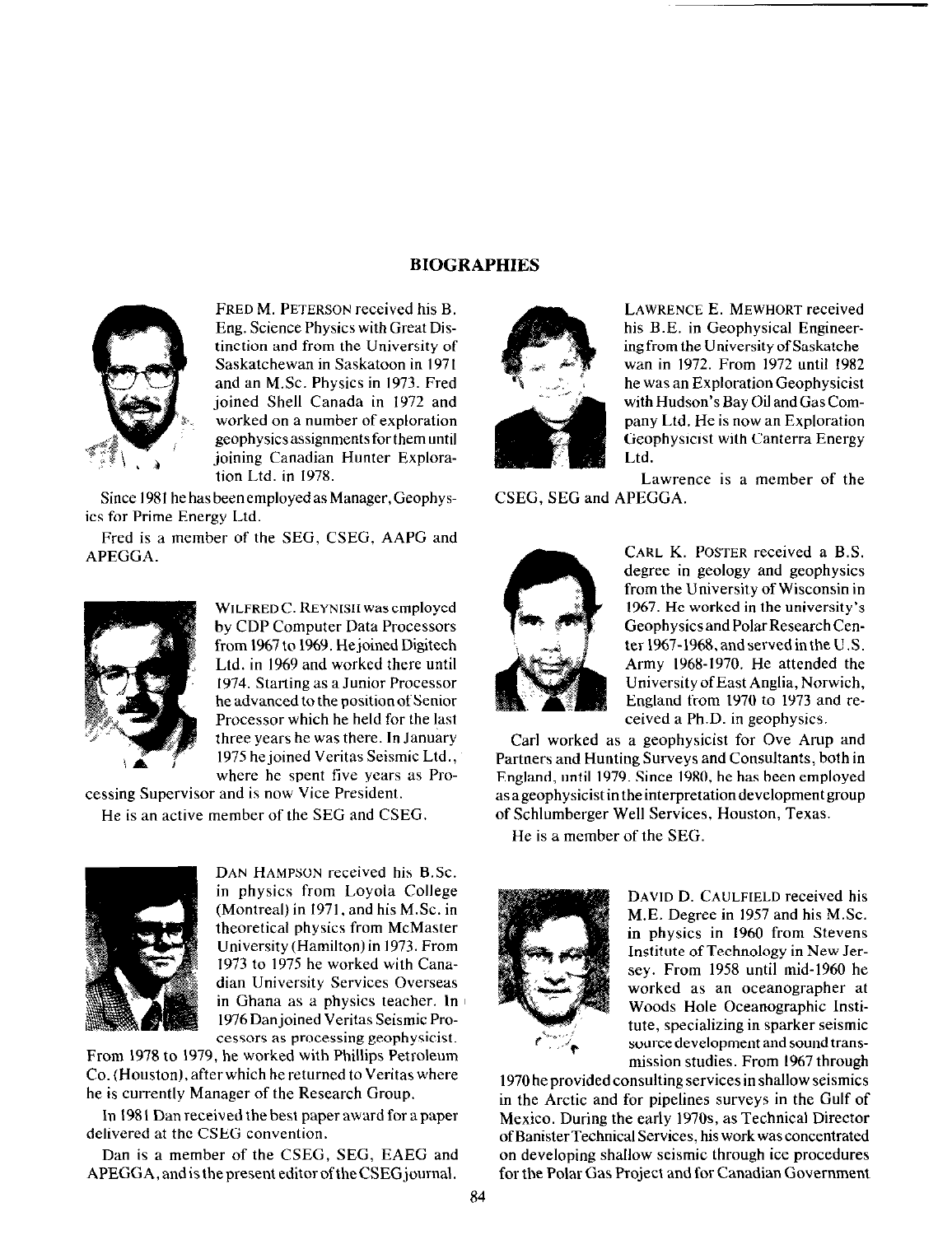Agencies. From 1977 to the present, at Caulfield Engineering, his main efforts have been in applying modern microcomputer techniques to the field processing of data in the Arctic, with emphasis on shallow seismic system development. He is a member of SEG, SIGMA XI and APEGGA.



YUNG-CHANGYIM received his B.Sc. degree in Chemistry in 1963 from Seoul National University and his Ph.D. in Chemical Physics in 1980 from the University of Utah. In 1981 he studied computer sciences in M.Sc. courses at the University of Alberta. After five years' compulsory military service, he worked as a researcher in the Division of Isotope

and Neutron Activation Analysis at Korean Atomic Energy Institute. For his Ph.D. he studied zeeman effect and circular dichroism, optical rotatory dispersion, and magnetic circular dichroism during 1973 through 1978. From 1978 through to 1980 he studied infra-red spectra by use of contact transform theory as a Post Doctoral Fellow at the University of Alberta. Since joining Caulfield Engineering in 1981, he has worked on seismic models for the determination of ice thickness, sub-bottom reflection models, and mathematical modelling for flux leakage sensing of faults in pipelines.



SANDY JENKINS received his B.Sc. in Geophysics (Honours) in 1982. He was a recipient of NSERC (Canada) Summer Studentship in 1982. During the summer of 1981 he worked for A.E.C.L. (Meteorology section). He is at present a staff geophysicist with Dome Petroleum Ltd.



WOOIL MOON completed B.Sc., M.A. and Ph.D. degrees from the University of Toronto, Columbia University (New York) and the University of British Columbia in 1970, 1972 and 1976, respectively. From 1976 to 1978 he held a postdoctoral fellowship and research associateship in the Department of Physics at Memorial University of Newfound-

land. During 1978 and 1979, he worked in the Geophysics Laboratory, Department of Physics of the University of Toronto, with emphasis on Seismology and Theoretical Geodynamics. Since 1979, Dr. Moon has been a faculty member in the Department of Earth Sciences, The University of Manitoba. Dr. Moon is a member of SEG, CSEG, AEAG, AGU and IEEE (Geoelectronics and Remote Sensing).



KEN DUCKWORTH graduated from the University of Leeds with a B.Sc. in Physics (1960) and a Ph.D. in Applied Geophysics(1964). In 1964, he joined the Darwin Uranium Group of the Australian Bureau of Mineral Resources. In the four years spent with that group, he developed research interests in electromagnetic and radiometric exploration tech-

niques. In 1968, he joined the faculty of the University of Calgary, where he now holds the position of Associate Professor of Geophysics. Current research interests lie in the development of new electromagnetic exploration techniques with special emphasis on deep exploration for metallic minerals  $(i.e., in the depth range 200 to 800$ m).

Professional associations: APEGGA, SEG, CSEG, ASEG, EAEG and CIMM.



DERBEW M. MESSFIN received his B.Sc. degree in physics in 1976from the University of Addis Ababa. He was employed by the Ministry of Mines, Energy and Water Resources of Ethiopia, Geophysics Division, and worked as a geophysicist for four years. In 1981, he received a United Nations fellowship to pursue his studies towardamaster's degree

ingeophysicsattheUniversityofManitoba. Hiscurrent thesis work involves the application of seismic techniques to mineral exploration.



ALLAN BAYS graduated from the University of Bristol (U.K.) in 1978 with a B.Sc. (Hons.) in Applied Geology. In 1982 he obtained an M.Sc. in Geology and Geophysics from The University of Calgary. From 1980 to 1982, he worked for Hudson's Bay Oil and Gas as a geophysicist responsible for research and development of ground and

airborne geophysical equipment. During that period he also designed and constructed the electromagnetic modelling facility at The University of Calgary. At present he holds the position of Instructor in the geophysics department of that institution. Research interests include